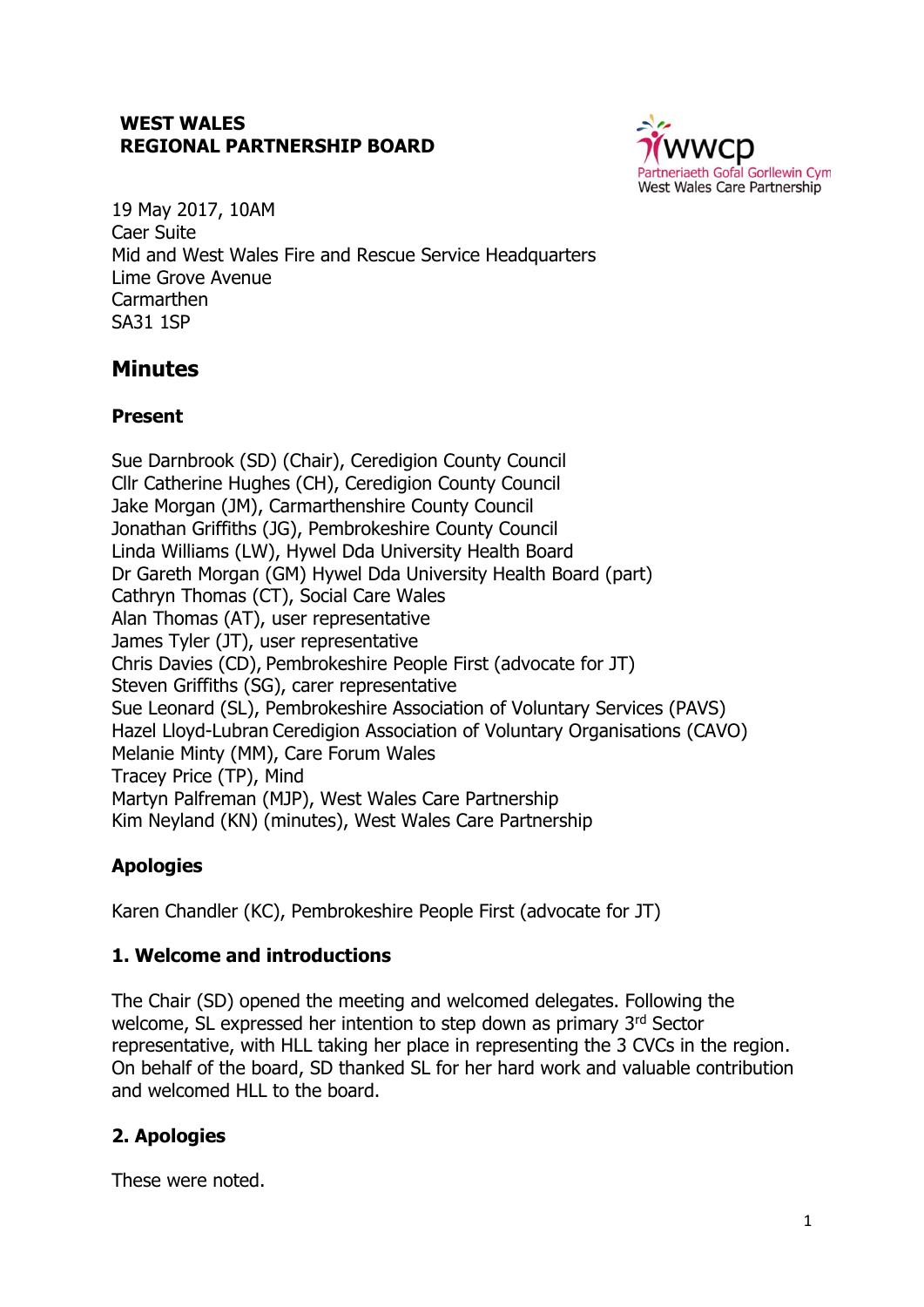### **3. Minutes of previous meeting held on 15th December 2016, accuracy and matters arising**

MJP confirmed that the intention was to appoint a young carer representative to the Board as soon as practicable, as requested by members.

The Board was advised that the Population Assessment had been submitted to the Minister for Social Services and Public Health on 31 March. Detailed feedback from WG feedback was expected shortly and this would be reported to the Board in due course. **ACTION: MJP**

Revised Terms of Reference would be brought as a substantive item to the next meeting. This would include reconsideration of the tenure for chair and vice chair, which could possibly be extended to two years. **ACTION: MJP**

Corrections to the minutes were noted and agreed as follows:

P5: Substitute 'Time Banking UK' for 'Spice'.

P6: Remove 'if successful' in relation to Mind's resilience project, which is now being rolled out.

#### **4. Regional Priorities update**

MJP advised that moving forward, high level reports would be submitted to the RPB detailing progress on each of the agreed priorities. Specific updates were provided as follows:

#### Integrated commissioning/ prevention

MJP advised that recruitment was underway to a joint programme manager post covering both areas. Carmarthenshire would act as pace-setter for the IAA element, with Pembrokeshire fulfilling this role for the remaining parts of the programme. Supervision of the programme manager once appointed would therefore be shared by JM, JG and MP. Members agreed that in future any proposed changes in pacesetter arrangements should be brought to the Board for formal approval.

Full programme plans for both areas would be brought to the Board in the autumn. MJP further advised that recruitment was also underway to a Regional Workforce Programme Manager post and that both positions were being advertised internally within the statutory partner agencies. SL requested that the feasibility of broadening this out to third sector and other partners be explored and MJP agreed to take this forward. **ACTION: MJP**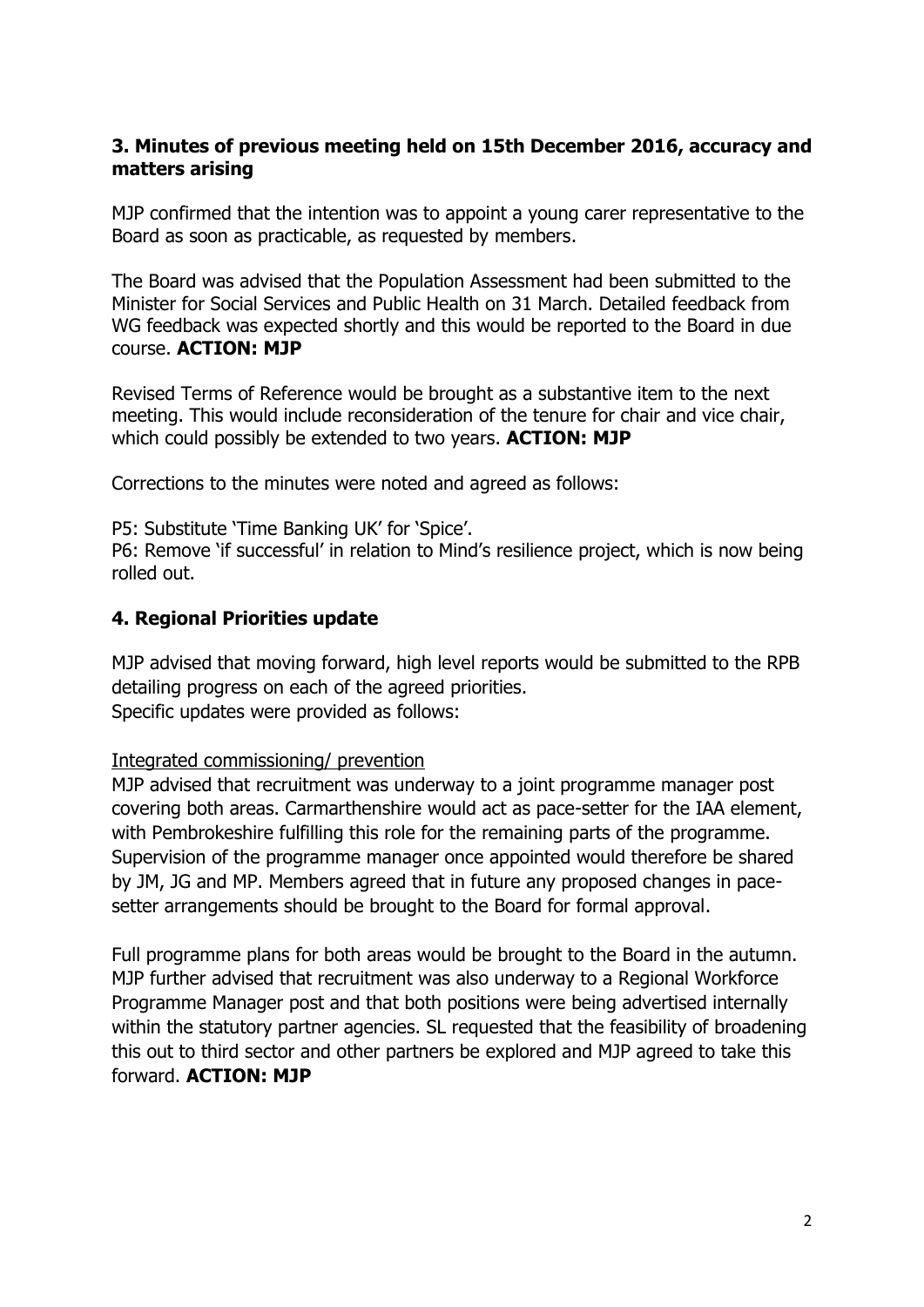### Pooled budgets

MJP informed the Board that Kevin Pett had been appointed as programme manager and had begun developing a project plan consisting of three broad components: (1) integration of services for older adults in Carmarthenshire, (2) establishing pooled funding arrangements for care homes by the statutory deadline of April 2018 and (3) identifying further opportunities for pooled funds across a range of services. A brief 'sighting' paper was being prepared on statutory requirements, benefits of pooled funds, political, legal and financial implications and the agreed regional approach, for circulation within partner agencies.

### Implementation of WCCIS

The Board was advised that Lisa Davies had been appointed as regional implementation manager in early March. A Regional Implementation Board had been established with robust links into national governance structures. Following consideration of various options regarding implementation, the Board had agreed to an approach whereby Carmarthenshire CC, Pembrokeshire CC and Hywel Dda UHB would go live with the system by 2019-20 (Ceredigion CC having adopted the system in 2016). Contracts with suppliers of existing systems would be retained in the interim period, with preparatory work coordinated regionally to ensure a smooth transition and optimise benefits of the new system.

#### Transformation of learning disability and mental health services

Updates on both workstreams were provided. It was noted that the mental health workstream was more advanced, with a service model due to go out for consultation over the summer.

Early progress in relation to the LD transformation programme was noted and welcomed. Board members were concerned to ensure appropriate service user (with adequate support) and third and independent sector representation on the programme group and that local LD groups were provided with an opportunity to feed into the development and delivery of the programme. JP and MJP agreed to feed these points back to the programme group. **ACTION: JP/ MJP**

# **5. Area Plan update**

AB advised the Board of a proposed approach to developing the Area Plan, which was required under Section 14 A of the Act in response to the Population Assessment. She advised that the Plan must cover the regional footprint and focus on those areas that the partnership would be taking forward collaboratively in response to the issues identified within the Population Assessment. It was further noted that the Plan was not expected to replicate detail contained in other plans but to align with them and sign-post as appropriate. The proposed approach involved reestablishing thematic groups that developed different sections of the Population Assessment to identify actions being taken at various levels for incorporation in the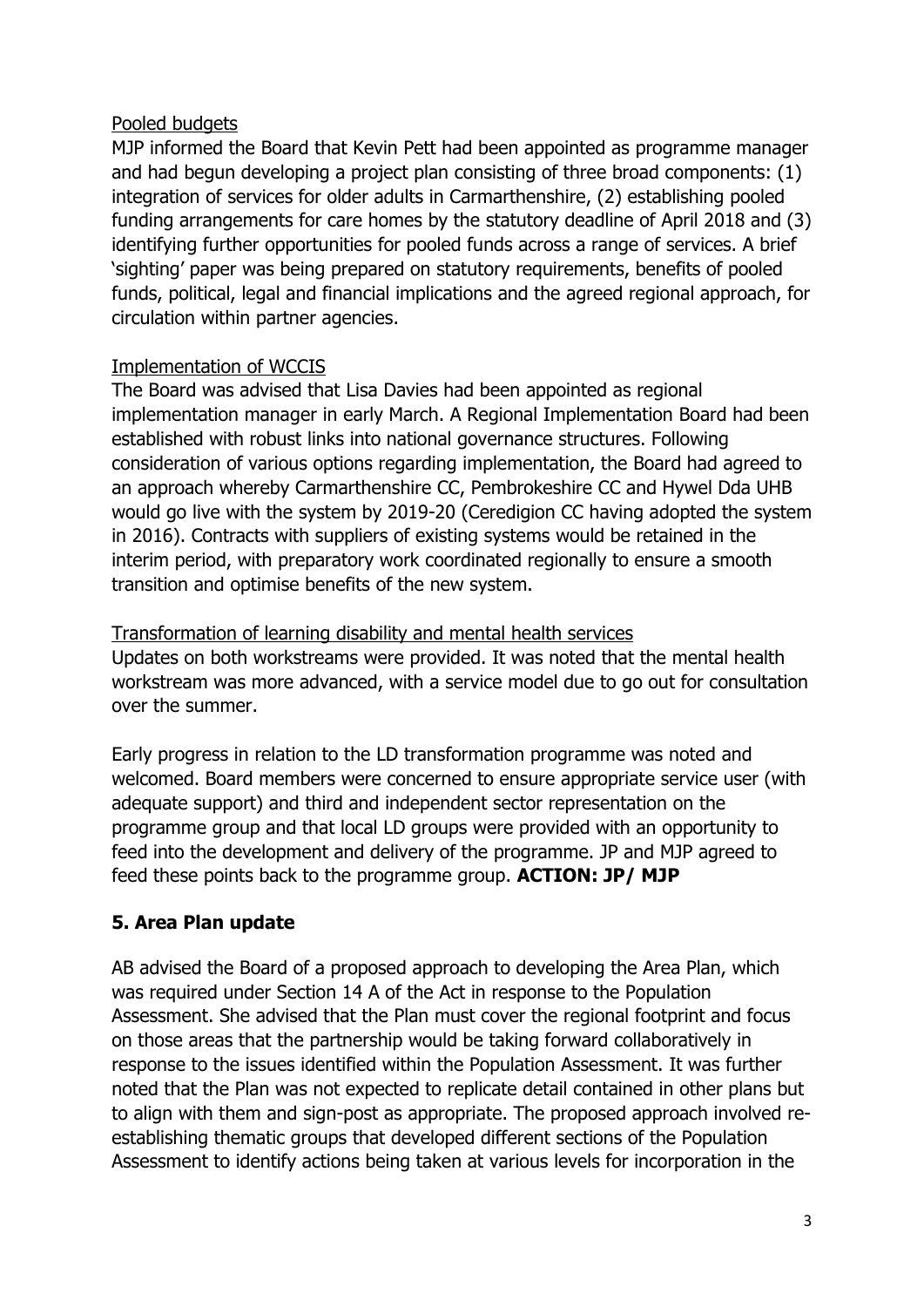Plan. The Regional Collaboration Unit would coordinate the development of the Plan with Carmarthenshire CC fulfilling the role of lead agency. The aim was to complete the Plan by the Autumn, thus allowing time for sign-off by partner agencies in advance of the deadline for submission of 1 April 2018.

The Board noted and approved statutory requirements and the proposed approach.

### **6. Integrated Care Fund**

The Quarter 4 report for 2016-17, which had been submitted to Welsh Government, was noted.

MJP provided an overview of arrangements for 2017-18, noting in particular:

- The change in name from Intermediate Care Fund to Integrated Care Fund, indicating Welsh Government expectations of a broader use of the fund in supporting integration across the system
- An in-principle commitment from Welsh Government to continue the ICF to the end of the current Assembly term
- A ring-fenced allocation to the region to support implementation in West Wales of the Integrated Autism Service (IAS) during 2017-18
- A further ring-fenced amount to support implementation of WCCIS
- The requirement to submit Revenue Investment Plans and Capital proposals to Welsh Government, with formal approval of Capital bids required in view of that funding still being in the form of a grant
- The requirement for a draft Written Agreement signed by statutory partners and setting out key accountabilities to ensure appropriate use of the funding and robust governance at local and regional levels. A draft of this Agreement, which also sought to address areas for improvement identified in a recent internal audit of the ICF undertaken by Hywel Dda UHB
- That an outline Revenue Investment Plan had been developed, which included regional and local programmes and in respect of which planned investment currently exceeded the total funding available

Discussion followed around the use of the fund and how it was administered within the region. Points raised included:

- The need to review bidding processes to ensure appropriate engagement with non-statutory partners – there was a sense that the process could be more open and inclusive and that the RPB needed to show clear leadership in this area
- The need for robust evaluation of funded programmes, evidencing benefits and looking to support successful initiatives through core funding, thus freeing more of the fund to support new initiatives and ensuring sustainability
- The need to ensure funded programmes reflected the RPB's priorities
- The value in better aligning ICF programmes with those funded through the NHS cluster programme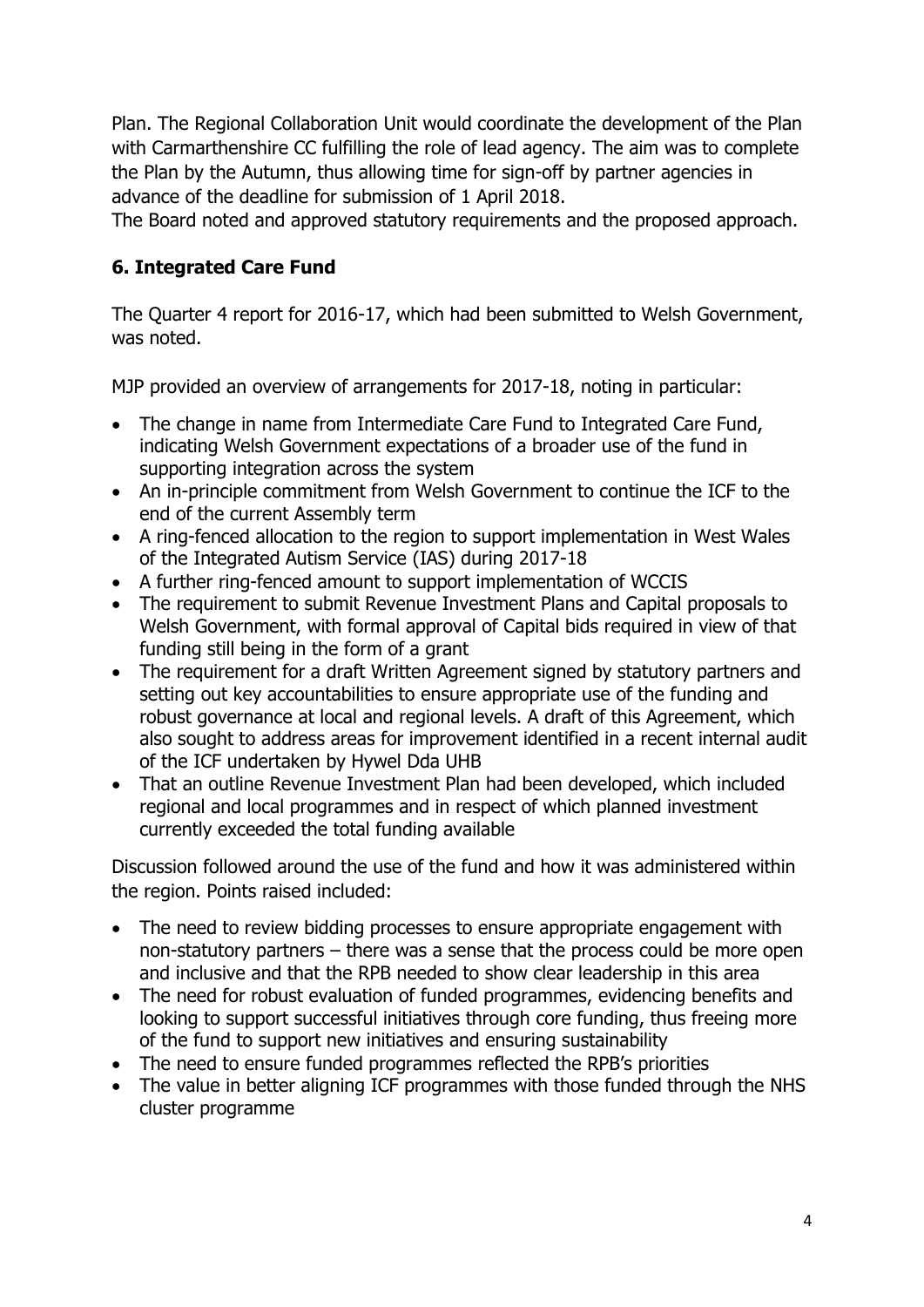MJP advised that these issues were being considered by a newly-established regional ICF forum and that proposals for improvement emanating from this group would be brought to the RPB for consideration.

Following discussion the Board noted changed arrangements for ICF in 2017-18 and approved the proposed arrangements for delivering the programme. The draft Written Agreement was approved (subject to a review of the signatories to reflect changes in personnel within the statutory agencies).

The proposed approach to implementation of the IAS was noted and approved. It was agreed that statutory agencies would work to finalise the Revenue Investment Plan and Capital programme, ensuring both came within budget, prior to submission to Welsh Government within the set timescales. **ACTION: MJP**

# **7. Carers Transitional Plan**

GM provided a verbal update on carers' activity currently underway across the region. It was noted that the 2016-17 Annual Report by the HDUHB Carers Regional Development Board (CRDB), was being prepared and would demonstrate the scale and detail of what carers deliver. Work was also underway on a transitional plan for 2017-18.

Following queries by SG and SL and in response to discussions, it was agreed to request clarification from WG regarding:

- The rationale for reduction in funding for West Wales in 2017-18 (this was not the case in other regions)
- Whether transitional funding would continue beyond 2017-18 and if so for what period?
- Expected publication date of the national carers' strategy? **ACTION: MJP**

Further discussions centred on the structure and governance of the CRDB. The Board requested that the composition of the CRDB be reviewed to address the current absence of carer representatives on the board.

The 'Carers Aware' training programme was noted and it was agreed that this should be made available on the WWCP website. **ACTION: GM/ KN** It was agreed that the development of the CRDB in terms of membership, governance and terms of reference should be undertaken in consultation with the RPB. **ACTION: GM**

# **8. Citizen engagement**

The proposed approach to developing a regional citizens' panel was noted and approved and further updates requested as the work progressed. **ACTION: KN/SL**